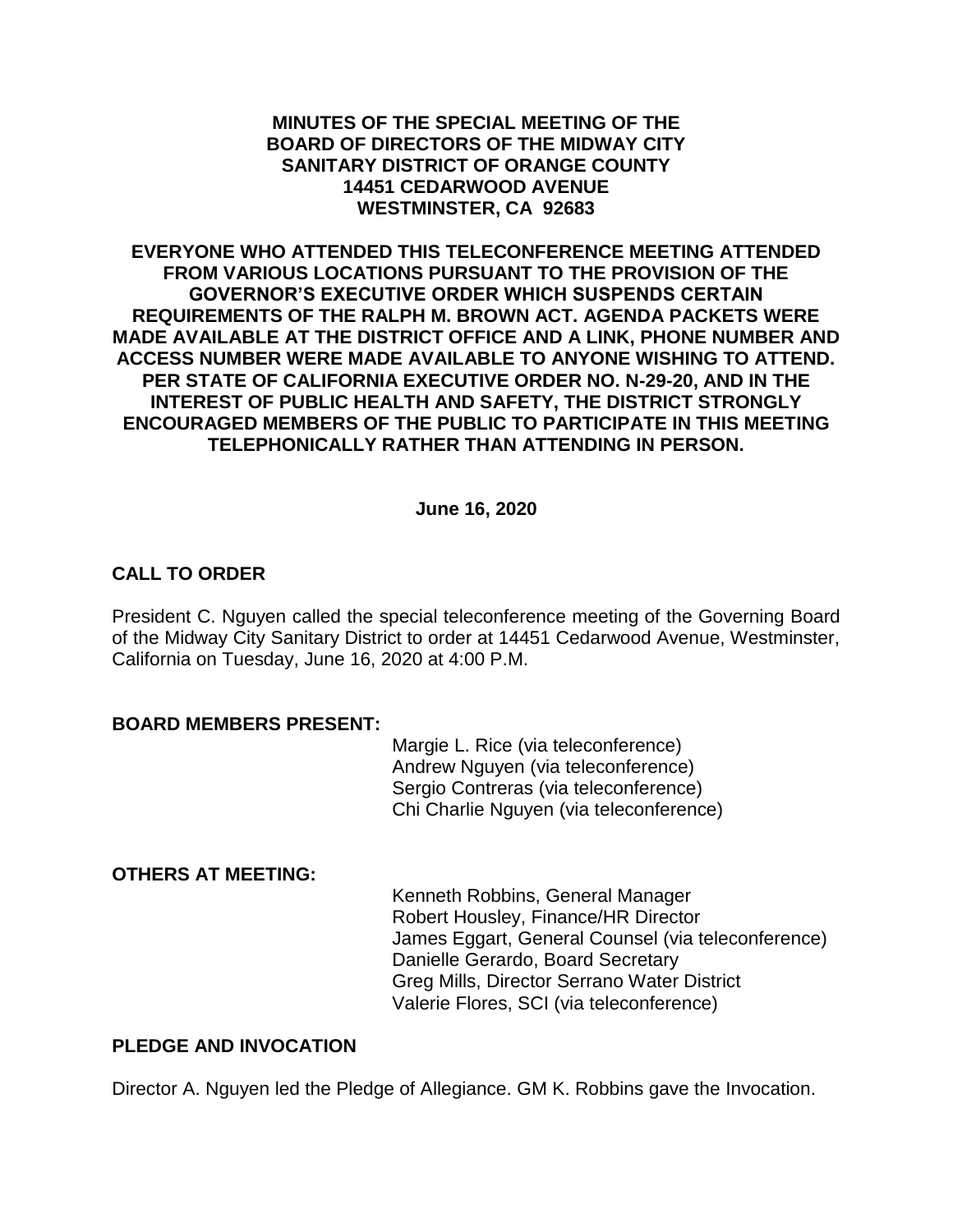### **PUBLIC COMMENTS**

None

# **APPROVAL OF THE MINUTES OF THE SPECIAL MEETING OF JUNE 2, 2020** *(Roll Call Vote)*

A motion was made by Director M. Rice, seconded by Director S. Contreras, to approve the minutes of the special meeting of June 2, 2020. The motion was approved by the following 4-0 roll call vote:

AYES: S. Contreras, A. Nguyen, C. Nguyen and M. Rice NAYS: ABSTAIN: ABSENT:

### **APPROVAL OF EXPENDITURES**

A. Demands in the amount of \$ 324,541.46 *(Roll Call Vote)*

| #              | CK #  |      | Date AMOUNT             | <b>VENDOR</b>                              | <b>MEMO</b>                                                  |
|----------------|-------|------|-------------------------|--------------------------------------------|--------------------------------------------------------------|
|                |       |      |                         |                                            |                                                              |
| 1              |       |      |                         | <b>CHECKS:</b>                             |                                                              |
| $\overline{2}$ | 11476 | 6/1  | \$                      | 1,020.00 Ayala's Car Wash                  | Fleet wash 5/21, 5/26                                        |
| 3              | 11477 | 6/1  | \$                      | 966.00 CRC Cloud                           | Maintenance/Support June 2020-Upgrade Payroll Preview        |
| 4              | 11478 | 6/1  | \$                      | 3.700.19 Daniel's Tire Service             | (10) Restock tires for fleet/Replacement wheels NG-13&NG-14  |
| 5              | 11479 | 6/1  | \$                      | 1,137.73 Frontier Communications           | District Office Phones & Lift Stations for May 2020          |
| 6              | 11480 | 6/1  | \$                      | 67.80 LegalShield                          | Member Paid Services for May 2020                            |
| $\overline{7}$ | 11481 | 6/1  | \$                      | 4,465.02 Southern Californa Edison         | District Offices, CNG Station and Lift Stations for May 2020 |
| 8              | 11482 | 6/1  | \$                      | 1,094.00 Standard Insurance Company        | Life Insurance & AD&D Premium Coverage for June 2020         |
| 9              | 11483 | 6/1  | \$                      | 1,097.89 TEC of California, Inc            | Restock filters & rotor assy.                                |
| 10             | 11484 | 6/4  | \$<br>16,349.42 Diniech |                                            | July 2020 Newsletter & July 25th clean up event mailer       |
| 11             | 11485 | 6/4  | \$                      | 150.00 Caliva's Inc                        | Polish 8 Aluminum Wheel for NG-13                            |
| 12             | 11486 | 6/4  | \$                      | 810.00 Ayala's Car Wash                    | Fleet wash 5/28, 6/2                                         |
| 13             | 11487 | 6/4  | \$                      | 306.20 Bodyworks Equipment, Inc.           | Restock parts for Solid Waste trucks                         |
| 14             | 11488 | 6/4  | \$                      | 574.26 Cintas                              | Uniform Services for 5/28, 6/4                               |
| 15             | 11489 | 6/4  | \$                      | 140.982.51 CR Transfer                     | Solid Waste/Organics Tonnage Fees 5/1/2020-5/15/2020         |
| 16             | 11490 | 6/4  | \$                      | 145.99 DIRECTV                             | Service for May 2020                                         |
| 17             | 11491 | 6/4  | \$                      | 202.37 Fastenal Company                    | No touch thermometer                                         |
| 18             | 11492 | 6/4  | \$                      | 63.76 Hillco Fastener Warehouse Inc        | Restock flange bolts for Solid Waste trucks                  |
| 19             | 11493 | 6/4  | \$                      | 1,225.00 Odyessey Power Corporation        | Generator Preventative Maintenance                           |
| 20             | 11494 | 6/4  | \$                      | 114.00 Remington Pure                      | May 2020 Water Filtration                                    |
| 21             | 11495 | 6/4  | \$                      | 218.04 TrucPar Company                     | Restock 5/8 heater for Solid Waste trucks                    |
| 22             | 11496 | 6/4  | \$                      | 19.90 Underground Service Alert/SC         | (6) New Tickets for May 2020                                 |
| 23             | 11497 | 6/4  | \$                      | 4,403.61 US Bank Corporate Payment Systems | <b>District Credit Cards</b>                                 |
| 24             | 11498 | 6/5  | \$                      | 61.38 Cody Ranslem                         | 2016-2018 Delta Dental Dividend                              |
| 25             | 11499 | 6/5  | \$                      | 20.67 Danielle Gerardo                     | 2016-2018 Delta Dental Dividend                              |
| 26             | 11500 | 6/5  | \$                      | 62.51 David Hernandez                      | 2016-2018 Delta Dental Dividend                              |
| 27             | 11501 | 6/5  | \$                      | 134.28 Gustavo Carrera                     | 2016-2018 Delta Dental Dividend                              |
| 28             | 11502 | 6/5  | \$                      | 94.46 Jesus Quintero                       | 2016-2018 Delta Dental Dividend                              |
| 29             | 11503 | 6/5  | \$                      | 43.60 Loretta Krippner                     | 2016-2018 Delta Dental Dividend                              |
| 30             | 11504 | 6/5  | \$                      | 140.62 Michael LaFreniere                  | 2016-2018 Delta Dental Dividend                              |
| 31             | 11505 | 6/5  | \$                      | 78.22 Nick Castro                          | 2016-2018 Delta Dental Dividend                              |
| 32             | 11506 | 6/5  | \$                      | 78.22 Randy Griffith                       | 2016-2018 Delta Dental Dividend                              |
| 33             | 11507 | 6/5  | \$                      | 46.80 Raul Martinez                        | 2016-2018 Delta Dental Dividend                              |
| 34             | 11508 | 6/5  | \$                      | 140.62 Kenneth Robbins                     | 2016-2018 Delta Dental Dividend                              |
| 31             | 11509 | 6/5  | \$                      | 46.16 Robert Housley                       | 2016-2018 Delta Dental Dividend                              |
| 32             | 11510 | 6/10 | \$                      | 38.53 Advanced Gas Products                | Gas propane for forklift                                     |
| 33             | 11511 | 6/10 | \$                      | 1,065.00 Ayala's Car Wash                  | Fleet wash 6/4, 6/8                                          |
| 34             | 11512 | 6/10 | \$                      | $1.149.75$ Caliva's Inc                    | Wheels for Solid Waste Fleet NG-13                           |
| 35             | 11513 | 6/10 | \$                      | 882.04 Wex Bank (Chevron)                  | Fuel Credit Card for May 2020                                |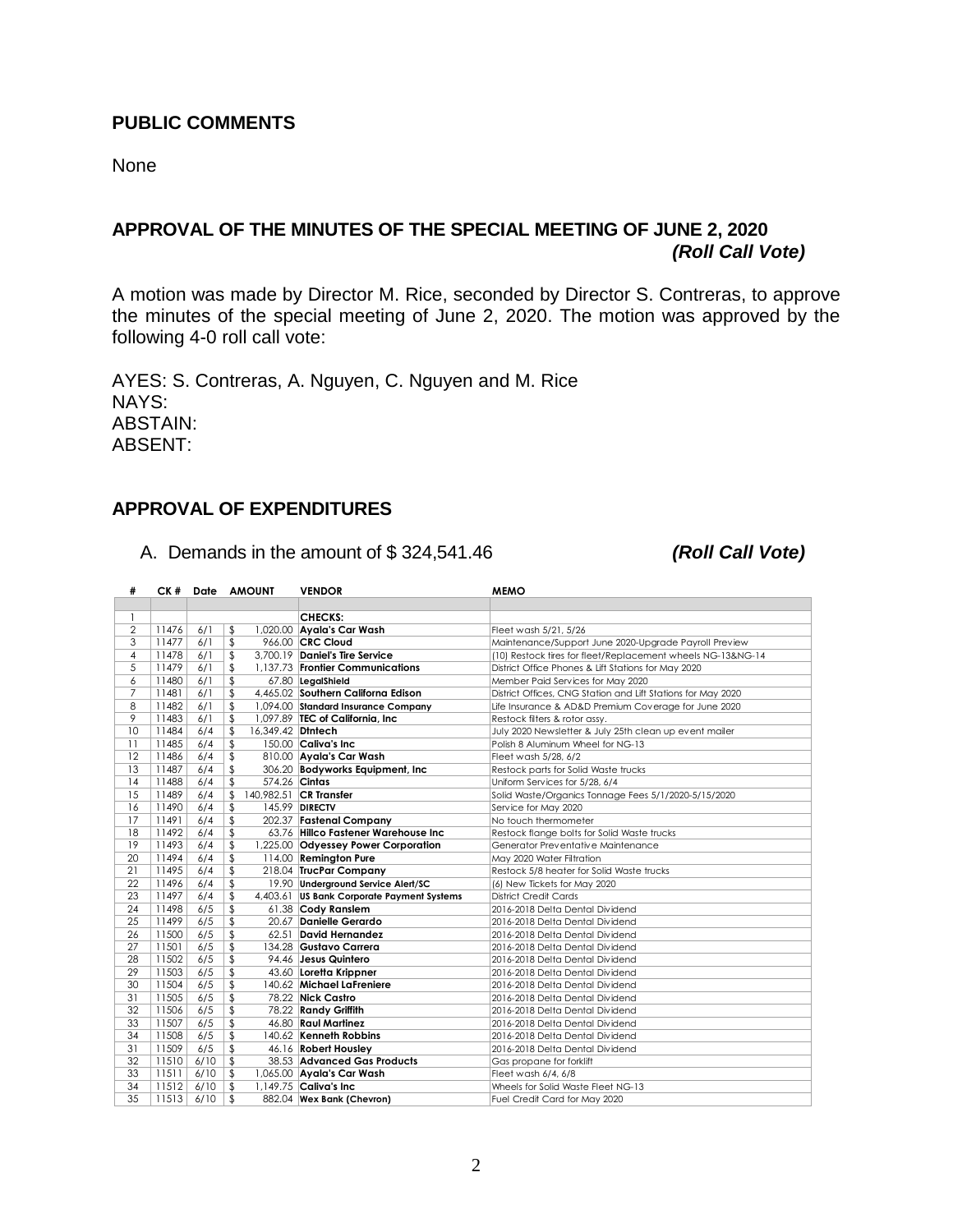| 36 | 11514      | 6/10 | \$  |                          | 167.00 City of Westminster                                                 | Water Service April/May 2020(District Offices, Maint. Shop, Wash Rack) |  |
|----|------------|------|-----|--------------------------|----------------------------------------------------------------------------|------------------------------------------------------------------------|--|
| 37 | 11515      | 6/10 | \$. |                          | 44.061.54 CR Transfer                                                      | Organics Tonnage Fees 5/15/2020 through 5/30/2020                      |  |
| 38 | 11516      | 6/10 |     |                          | 6.676.42 SoCal Gas                                                         | CNG Fuel for May 2020                                                  |  |
| 39 | 11517      | 6/10 | \$  |                          | 4,227.34 Haaker Equipment Company                                          | Sewer Maintenance-hose reel & joystick replacement NG-12               |  |
| 40 | 11518      | 6/10 |     |                          | 746.74 Merchants Building Maintenance                                      | Janitorial Services for June 2020                                      |  |
| 41 | 11519      | 6/10 |     |                          | 30.75 <b>Paychex</b>                                                       | Employee background check-Debbie Ralph                                 |  |
| 42 |            |      |     |                          | 239.106.34 CHECKS SUBTOTAL                                                 |                                                                        |  |
| 43 |            |      |     |                          |                                                                            |                                                                        |  |
| 44 |            |      |     |                          | PAYROLL                                                                    |                                                                        |  |
| 45 | <b>ACH</b> | 6/2  |     | 66,671.34 <b>Paychex</b> |                                                                            | Employee Payroll - Checks, Taxes, & Direct Deposits                    |  |
| 46 | <b>ACH</b> | 6/2  |     |                          | 242.72 Nationwide Retirement Solutions                                     | 457 Deferred Compensation (100% Paid By Board of Directors)            |  |
| 47 | <b>ACH</b> | 6/2  |     |                          | 3.532.49 Nationwide Retirement Solutions                                   | 457 Deferred Compensation (100% Paid By Employees)                     |  |
| 48 | <b>ACH</b> | 6/2  |     |                          | 560.00 Nationwide Retirement Solutions                                     | 457 Roth (100% Paid By Employees)                                      |  |
| 49 |            |      |     |                          | 71,006.55 ACH TRANSFERS SUBTOTAL                                           |                                                                        |  |
| 50 |            |      |     |                          |                                                                            |                                                                        |  |
| 51 |            |      |     |                          | <b>ACH PAYMENTS</b>                                                        |                                                                        |  |
| 52 | <b>ACH</b> | 6/2  |     | 14,428.57                | <b>CalPERS</b>                                                             | Retirement Contributions for 05/18/2020-05/31/2020                     |  |
| 53 |            |      | \$  |                          | 14.428.57 ACH TRANSFERS SUBTOTAL                                           |                                                                        |  |
| 54 |            |      |     |                          |                                                                            |                                                                        |  |
| 55 |            |      | \$  |                          | 324,541.46   TOTAL EXPENDITURES (HANDCUT, REGULAR, PAYROLL, ACH TRANSFERS) |                                                                        |  |

A motion was made by Director M. Rice, seconded by Director S. Contreras, to approve the expenditures in the amount of \$ 324,541.46. The motion was approved by the following 4-0 roll call vote:

AYES: S. Contreras, A. Nguyen, C. Nguyen and M. Rice NAYS: ABSTAIN: ABSENT:

# **REPORTS**

### **Report of President**

None

### **Report of General Manager**

GM K. Robbins reported that there was an extremely large number of bulky items to pick up the first week back on schedule, especially mattresses, which he reported to the Board in the weekly newsletter.

GM K. Robbins reported that MCSD solid waste driver, Robert Mayfield's mother Janet passed away and that the District would send an edible arrangement to the family from the Board.

GM K. Robbins stated that the  $4<sup>th</sup>$  of July holiday would land on a Saturday this year so he would be dividing office staff by having half work on Friday with Monday off and half work on Monday with Friday off.

GM K. Robbins stated that his annual review is normally at this time of year but due to COVID-19 and the Board meetings being held via teleconference, the Board had a choice of holding a special meeting with a closed session for the Board and Counsel or wait until the end of July when the Board would hopefully be able to resume regular meetings.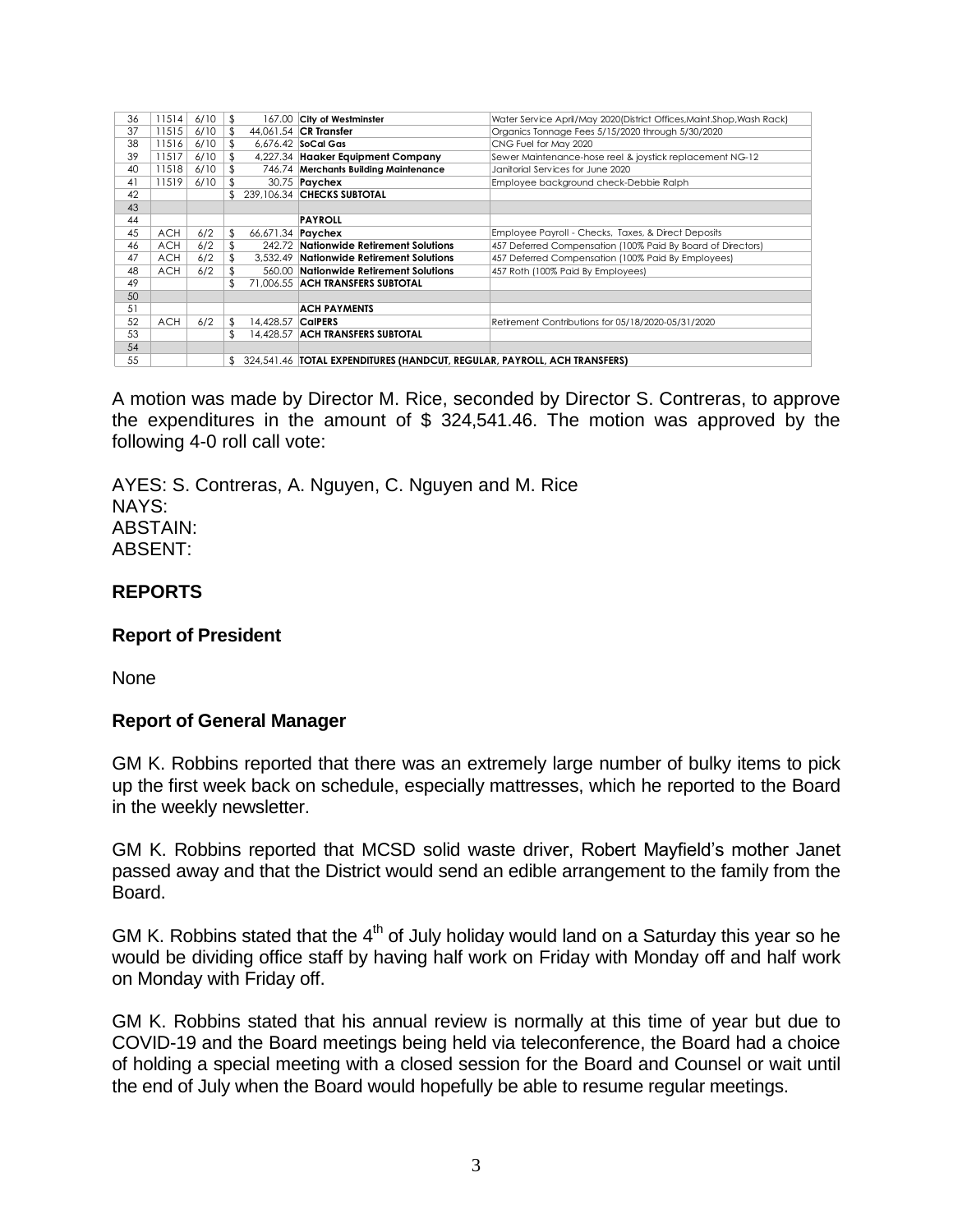The Board consensus was to wait until the end of July as there was no urgency.

# **Report from Orange County Sanitation District (OCSD) Meeting on June 10, 2020**

Director A. Nguyen reported that they received a budget summary for fiscal years 2020-21 and 2021-22 and that OCSD has a lot of projects being finished.

# **CONSENT CALENDAR**

A. Approve and file the Treasurer's Investment Report for May 2020

B. Approve the May 2020 Financial Reports and Budget Review for the Period of July 1, 2019 through May 31, 2020

A motion was made by Director S. Contreras, seconded by Director A, Nguyen, to approve the Consent Calendar. The motion was approved by the following 4-0 roll call vote:

AYES: S. Contreras, A. Nguyen, C. Nguyen and M. Rice NAYS: ABSTAIN: ABSENT:

# **OLD BUSINESS**

None

# **NEW BUSINESS**

A. Consider Approval for the Purchase of One New 28-Yard Half/Pack Front Loader, Cab-Over Compressed Natural Gas (CNG) Solid Waste Collection Truck for the Midway City Sanitary District Fleet and Curotto-can Attachment

# *(Roll Call Vote)*

GM K. Robbins stated that the District borrowed front loader trucks from CR&R and Heil due to the larger than normal amount of bulky items being picked up and that they only require the items to be handled by District employees one time versus several times with the flat bed truck normally used.

Director M. Rice asked if the funds for this item were coming from money already set aside.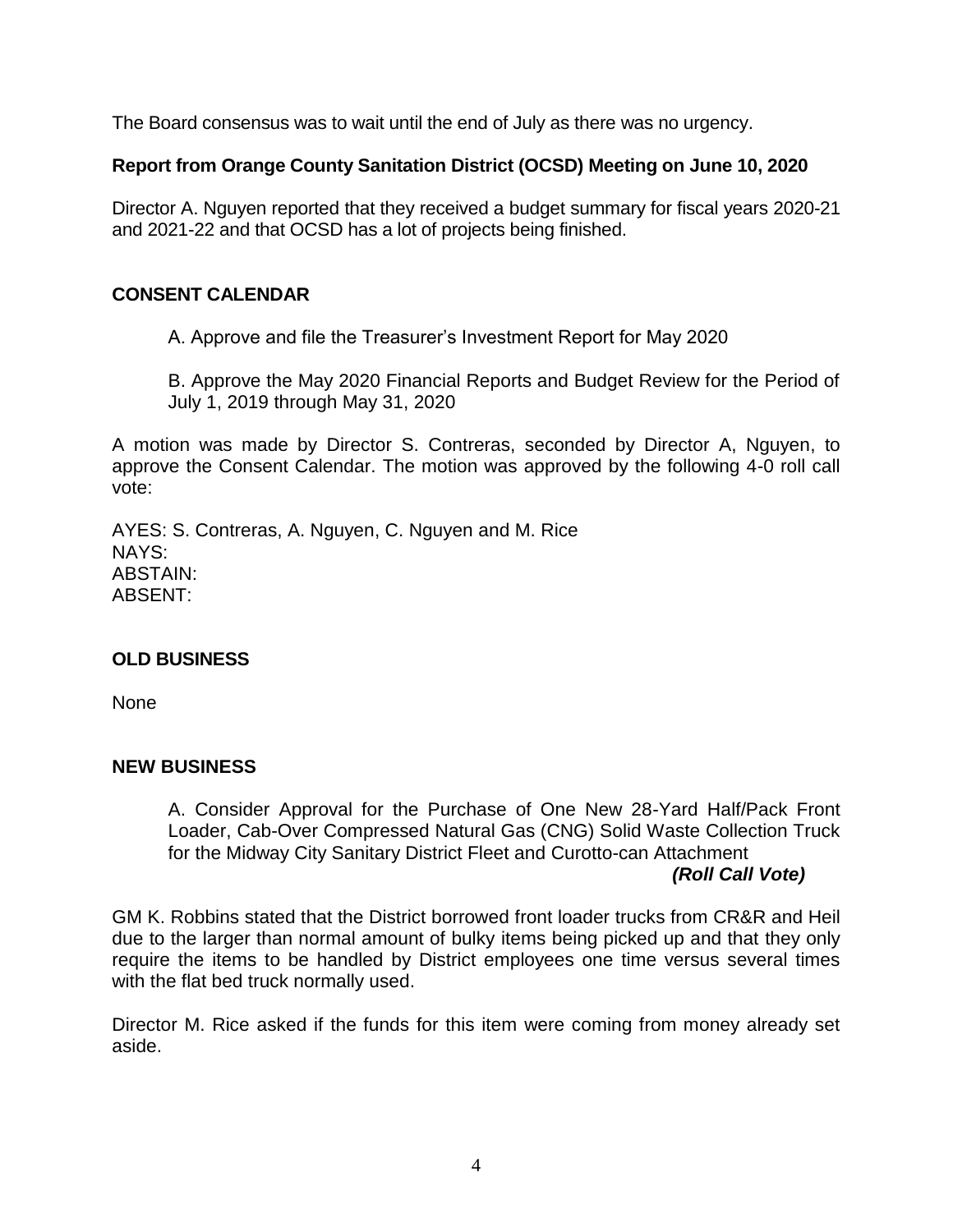GM K. Robbins confirmed that the District had budgeted this item at \$410,000 plus \$40,000 for the Curroto-can so the District has \$450,000 set aside for this truck.

A report of a summary of Staff's recommendation was provided and considered by the Board. A motion was made by Director M. Rice, seconded by President C. Nguyen, to approve staff recommendation and the purchase of one new 28 yard, half pack front loader, cab-over compressed natural gas (CNG) solid waste collection truck for the MCSD fleet and Curotto-can attachment. The motion was approved by the following 4-0 roll call vote:

AYES: S. Contreras, A. Nguyen, C. Nguyen and M. Rice NAYS: ABSTAIN: ABSENT:

> B. Consider California Special Districts Association (CSDA) Board of Directors Election Ballot – Term 2021-2023, Seat C, Southern Network *(Roll Call Vote)*

A report of a summary of Staff's recommendation was provided and considered by the Board. A motion was made by Director M. Rice, seconded by Director S. Contreras, to nominate Greg Mills of Serrano Water District to the CSDA Board of Directors for term 2021-2023, Seat C, Southern Network. The motion was approved by the following 4-0 roll call vote:

AYES: S. Contreras, A. Nguyen, C. Nguyen and M. Rice NAYS: ABSTAIN: ABSENT:

Greg Mills of Serrano Water District expressed his appreciation to the Board for their consideration and support.

C. Discussion and Approval of Radio Outreach to the Vietnamese Community for Upcoming District Wide Clean-up Event *(Roll Call Vote)*

A report of a summary of Staff's recommendation was provided and considered by the Board. A motion was made by Director M. Rice, seconded by President C. Nguyen, to approve a special meeting, with a date to be provided by President C. Nguyen, to do radio outreach to the Vietnamese community in order for the District to promote the upcoming District wide clean-up event. The motion was approved by the following 4-0 roll call vote:

AYES: S. Contreras, A. Nguyen, C. Nguyen and M. Rice NAYS: ABSTAIN: ABSENT: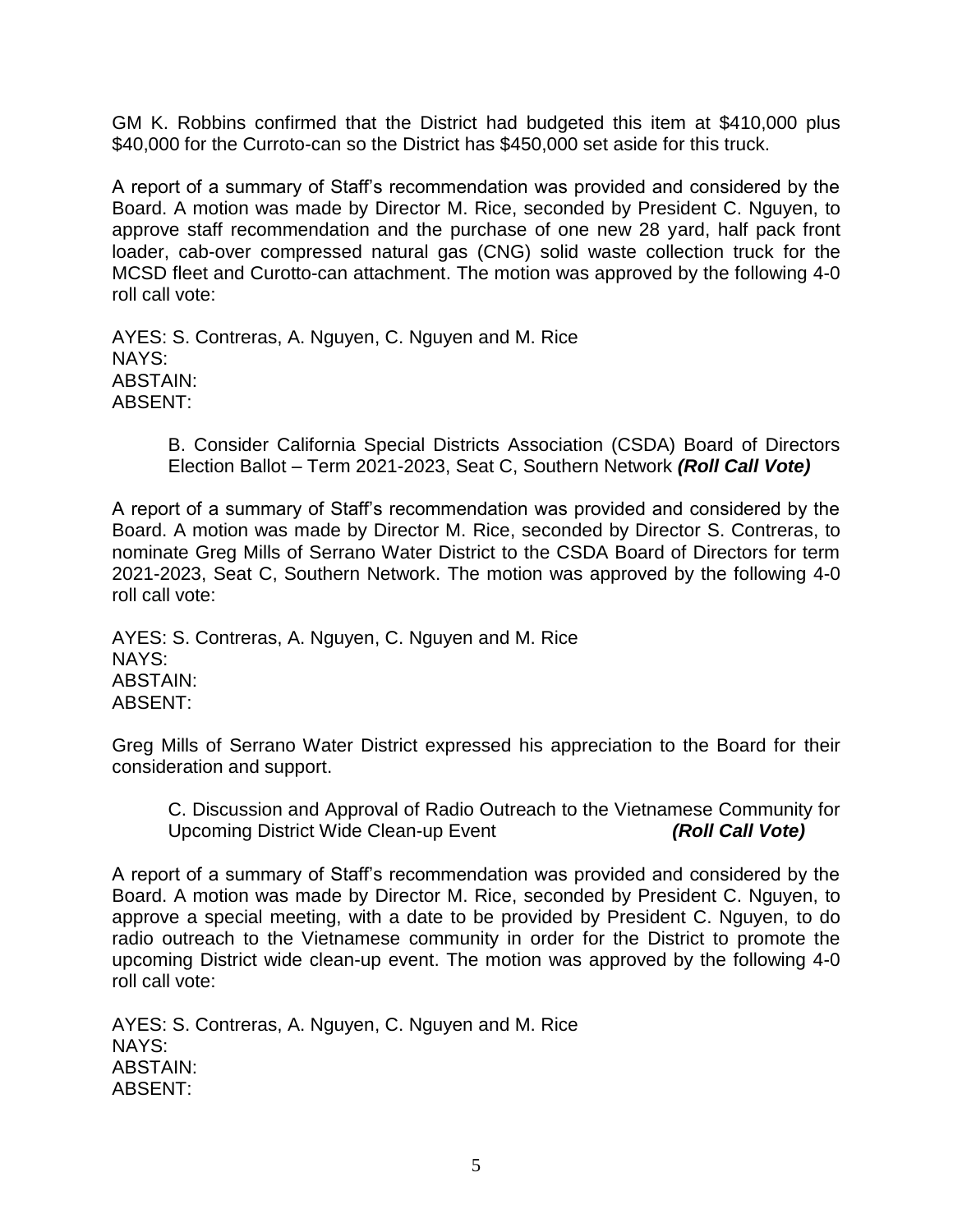D. Consider Approval of Rescheduling 2020 Clean-up Events that were Cancelled Due to COVID-19 *(Roll Call Vote)*

A report of a summary of Staff's recommendation was provided and considered by the Board. A motion was made by Director S. Contreras, seconded by Director A. Nguyen, to approve rescheduling 2020 clean-up events that were cancelled due to COVID-19. The motion was approved by the following 4-0 roll call vote:

AYES: S. Contreras, A. Nguyen, C. Nguyen and M. Rice NAYS: ABSTAIN: ABSENT:

> E. Results of the Comprehensive Parcel and Levy Audit of the District's Parcel Program Completed by the SCI Consulting Group *(Roll Call Vote)*

A report of a summary of Staff's recommendation was provided and considered by the Board. A motion was made by President C. Nguyen seconded by Director S. Contreras, to receive and file the results of the comprehensive parcel and levy audit of the District's parcel program completed by the SCI Consulting Group. The motion was approved by the following 4-0 roll call vote:

AYES: S. Contreras, A. Nguyen, C. Nguyen and M. Rice NAYS: ABSTAIN: ABSENT:

> F. Consider the Approval to Authorize the General Manager to Exercise the Option in the Agreement between the Midway City Sanitary District and SCI Consulting for Performance of Annual Levy Administration Services for the District's Parcel Program (Task 2) for Up to Five (5) Years *(Roll Call Vote)*

A report of a summary of Staff's recommendation was provided and considered by the Board. A motion was made by Director S. Contreras, seconded by Director A. Nguyen, to approve staff recommendation, authorizing the General Manager to exercise the option in the agreement between MCSD and SCI Consulting for the performance of annual levy administration services for the District's parcel program (task 2) for up to five (5) years. The motion was approved by the following 4-0 roll call vote:

AYES: S. Contreras, A. Nguyen, C. Nguyen and M. Rice NAYS: ABSTAIN: ABSENT: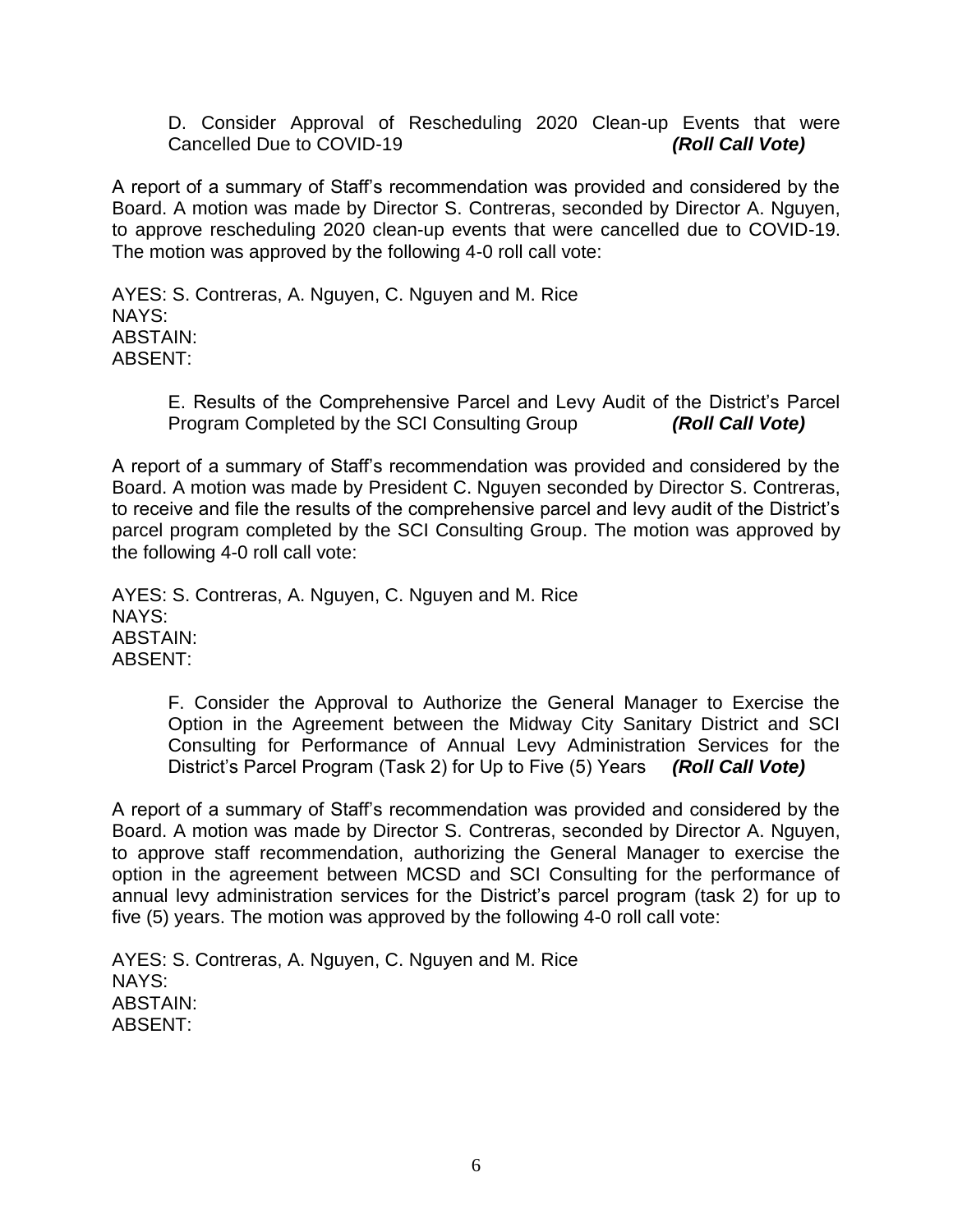G. Approval of Request for Proposals for Architectural and Engineering Design Services and Construction Support Services for the New Office Building, New Archive Building, Locker Rooms, and Solar Equipment at the Midway City Sanitary District, Westminster, CA *(Roll Call Vote)*

GM K. Robbins stated that the District has two options: One is to solicit bids from those architectural firms that provided Request for Quotes (RFQ's) in August 2019 of which there were three OR open it up for other architectural firms to bid in hopes of getting more bids.

A report of a summary of Staff's recommendation was provided and considered by the Board. A motion was made by Director S. Contreras, seconded by Director M. Rice, to approve Request for Proposals (RFP's) for the architectural and engineering design and services and construction support services for the new office building, new archive building, locker rooms and solar equipment at the Midway City Sanitary District in Westminster, CA. and direct staff to solicit proposals from multiple architectural firms and bring back a recommendation. The motion was approved by the following 4-0 roll call vote:

AYES: S. Contreras, A. Nguyen, C. Nguyen and M. Rice NAYS: ABSTAIN: ABSENT:

H. Discuss and Consider Changing the Midway City Sanitary District's Regularly Scheduled Board Meeting on Tuesday, July 7, 2020 at 5:30 P.M. to a Special Teleconference Meeting at 4 P.M. Due to the COVID-19 Pandemic *(Roll Call Vote)*

A report of a summary of Staff's recommendation was provided and considered by the Board. A motion was made by Director M. Rice, seconded by Director S. Contreras, to change the District's regularly scheduled Board meeting on Tuesday, July 7, 2020 at 5:30 P.M. to a special teleconference meeting at 4 P.M. due to COVID-19. The motion was approved by the following 4-0 roll call vote:

AYES: S. Contreras, A. Nguyen, C. Nguyen and M. Rice NAYS: ABSTAIN: ABSENT:

# **INFORMATIONAL ITEMS**

A. 2020 WasteExpo in New Orleans, LA Cancelled - 2020 WasteExpo Online September 14-17, 2020

Receive and file.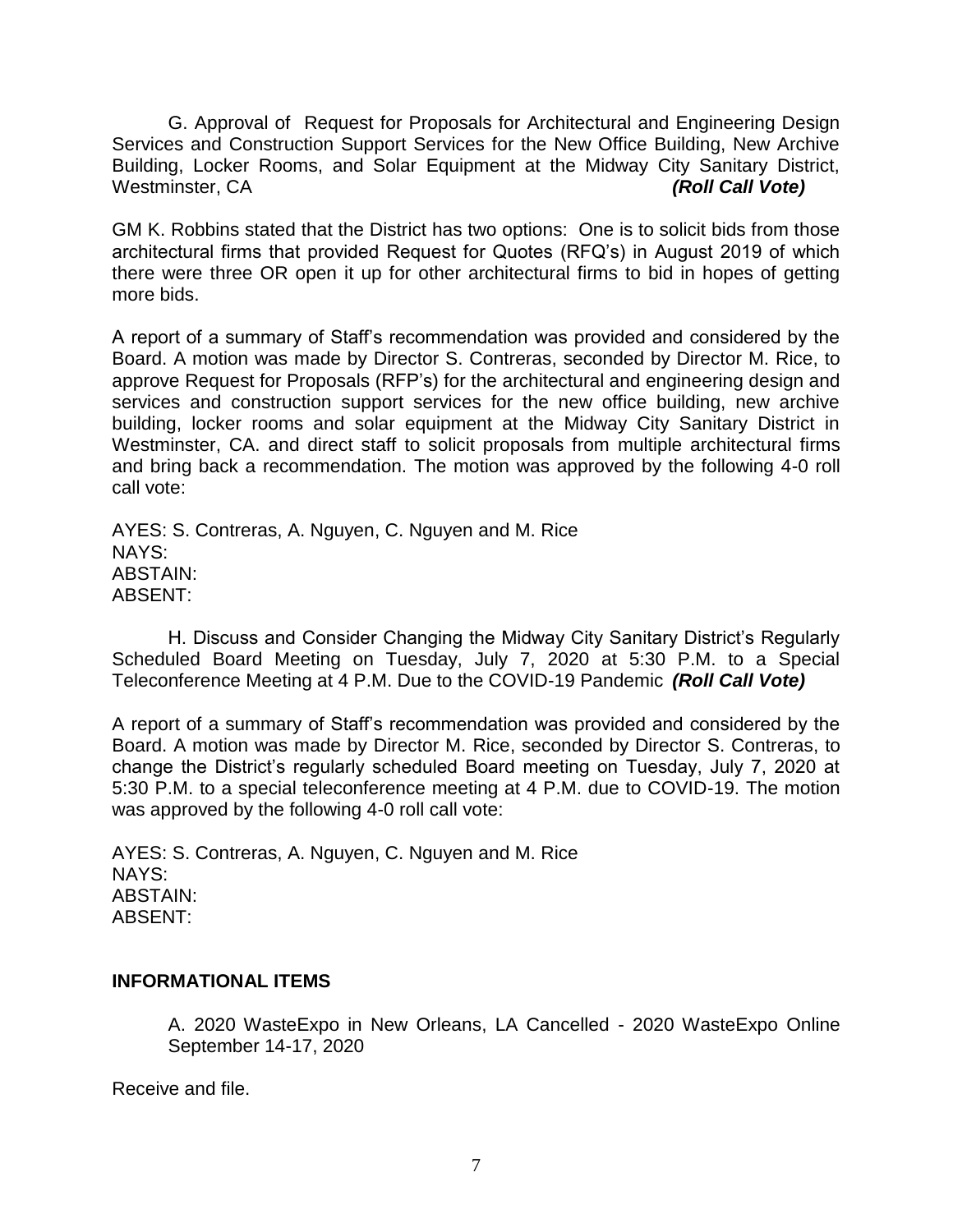# **BOARD CONCERNS/COMMENTS**

Director A. Nguyen thanked staff for everything and asked everyone to pray for his wife who had surgery on Monday.

Director S. Contreras asked that the District continue to give updates and stay transparent regarding the office reconstruction project.

Director M. Rice thanked GM K. Robbins and stated that the Board should send a thank you note, with President C. Nguyen's signature, to CR&R for loaning the District a truck to help with all the bulky items. She also requested the address for solid waste driver Robert Mayfield, as she worked with his mother, Janet.

President C. Nguyen agreed with Director M. Rice and thanked everyone for attending the meeting.

# **GM/STAFF CONCERNS/COMMENT**

GM K. Robbins stated that he would be out of the office Wednesday morning helping with mattress pick up because there are so many on the list. He also stated that Spectrum would be running fiber optic internet at the District on Wednesday, June 17, 2020.

Finance/HR R. Housley thanked the Board for their support with SCI Consulting for the parcel program and stated that District employees would be receiving the second \$500 of the \$1,000 payment that the Board approved for working during COVID-19.

# **GENERAL COUNSEL CONCERNS/COMMENTS**

General Counsel James Eggart stated that the deadline for the County to act to fill the vacancy left by Director A. Krippner on the Board had passed.

# **CLOSED EXECUTIVE SESSION**

CLOSED SESSION: During the course of conducting the business set forth on this agenda as a regular meeting of the Board, the Chair may convene the Board in closed session to consider matters of pending real estate negotiations, pending or potential litigation, or personnel matters, pursuant to Government Code Sections 54956.8, 54956.9, 54957 or 54957.6, as noted.

Reports relating to (a) purchase and sale of property; (b) matters of pending or potential litigation; (c) employment actions or negotiations with employee representatives; or which are exempt from public disclosure under the California Public Records Act, may be reviewed by the Board during a permitted closed session and are not available for public inspection. At such time as the Board takes final action on any of these subjects, the minutes will reflect all required disclosures of information.

None